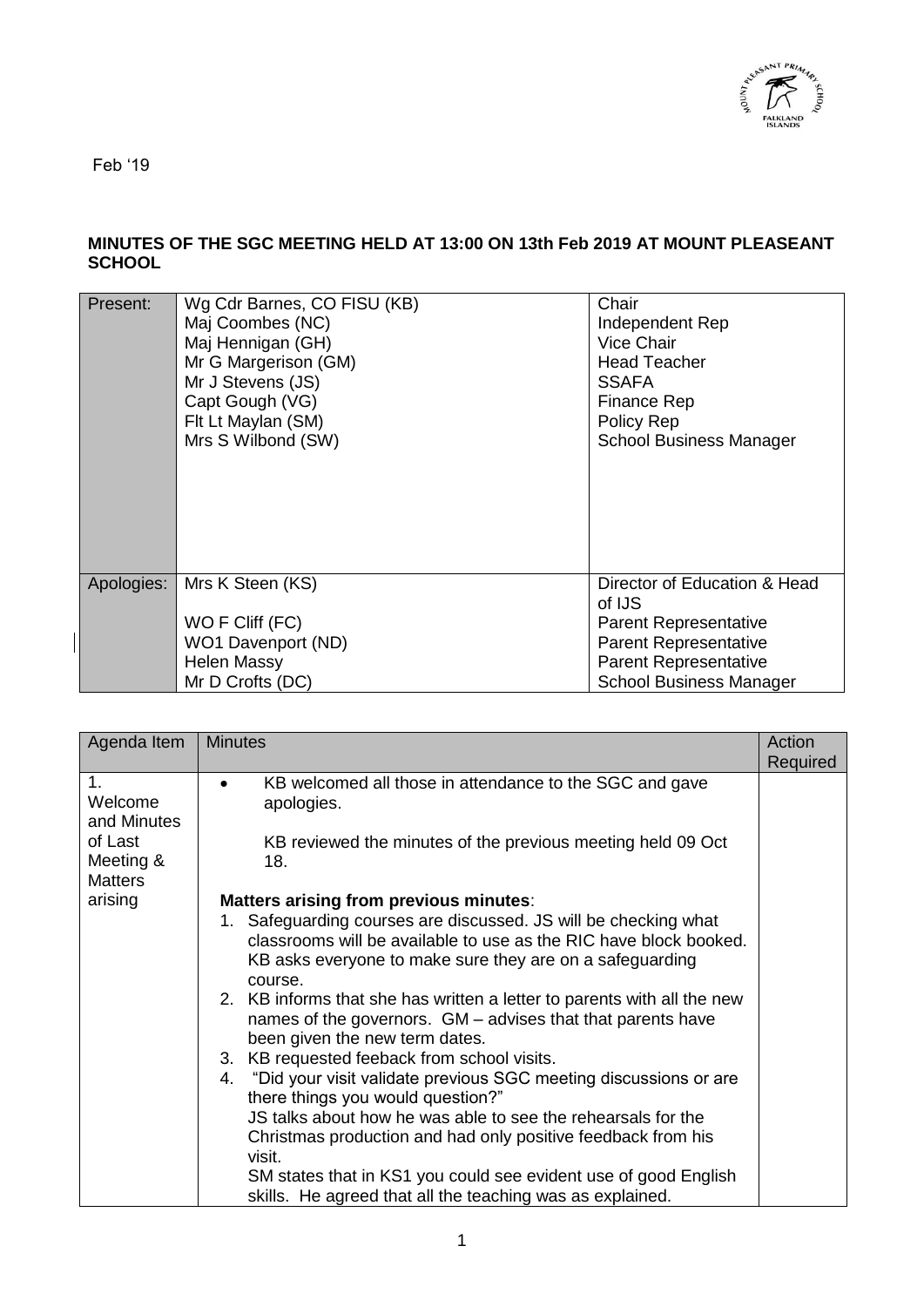

|                                     |                                                                                                                                                                                                                                                                                                                                                                                                                                                                                                                                                                                                                                                                                                                                                                                                                                                                                                                                                                                                                                                                                                                                                                                                                                                                 | <b>ISLANDS</b> |
|-------------------------------------|-----------------------------------------------------------------------------------------------------------------------------------------------------------------------------------------------------------------------------------------------------------------------------------------------------------------------------------------------------------------------------------------------------------------------------------------------------------------------------------------------------------------------------------------------------------------------------------------------------------------------------------------------------------------------------------------------------------------------------------------------------------------------------------------------------------------------------------------------------------------------------------------------------------------------------------------------------------------------------------------------------------------------------------------------------------------------------------------------------------------------------------------------------------------------------------------------------------------------------------------------------------------|----------------|
|                                     | KB- says that she saw the children in Y1/2 reading, doing maths -<br>all seemed very good, using good methods. KB also got a chance<br>to see the children's swimming lessons and the mixing up of<br>abilities and classes.<br>NC points out that the children show great sharing qualities<br>between each other.<br>GH – states that is was good to see the children using initiative,<br>great to see all the fruit being eaten with good manners being<br>used. Lots of pleases and thank you's.<br>KB – discusses looking at future visits with Friday Forest School<br>and links it to the SIP alongside healthy eating, outdoor use and a<br>healthy lifestyle.<br>GM – We haven't got all of the gym equipment yet but we have<br>done lots of activities such as swimming, FI Games, Rugby,<br>Forest School, Dentist trips, Typhoon trip. Sports day is normally<br>this term; it is TBA – probably to be done on a Monday afternoon<br>at the gym.                                                                                                                                                                                                                                                                                                  |                |
|                                     |                                                                                                                                                                                                                                                                                                                                                                                                                                                                                                                                                                                                                                                                                                                                                                                                                                                                                                                                                                                                                                                                                                                                                                                                                                                                 |                |
| 2.<br>School<br>Improvement<br>Plan | There are 3 key areas to the S.I.P - Outdoor, Mathematics',<br>Healthy Lifestyle.<br><b>Environment - Question and provocation cards around the school</b><br>grounds and labels for the children to identify plants, outdoor equipment<br>etc.<br>Mathematics - The children are learning Timetables every day.<br>Maths within the school and the timetables work the children in years 2-<br>6 have been learning has continued to show great improvement and the<br>teaching is working work with the use of card games to learn. There is<br>also an online version on the school iPad's with times table games.<br>The government will be bringing out a new times table test soon and<br>alongside the Mount Pleasant Curriculum this is preparing children for<br>life outside Mount Pleasant.<br>Healthy Lifestyle - We are doing Forest School, Walking to school<br>challenges and the children get fresh fruit every day as well as looking<br>for opportunities around Mount Pleasant and beyond to be active.<br>KB - Asks if there are any Questions on Visits or S.I.P?<br>GH - Asks who do they send their reports too?<br>KB – Send reports to GM and cc KB in.<br>Maths<br>SGC IMPACT - GM has a grid which he will complete this term which | <b>GM</b>      |
|                                     | will be added and sent out to the committee.                                                                                                                                                                                                                                                                                                                                                                                                                                                                                                                                                                                                                                                                                                                                                                                                                                                                                                                                                                                                                                                                                                                                                                                                                    |                |
| 3.<br>Head<br>Teacher's<br>Report   | GM:<br>1.<br>Staffing – LSA's Emma Kelley and Laura Dunn are both leaving<br>in March. Business Manager - Sophie Wilbond leaving in April.<br>We are advertising for 4 LSA's, a business manager and a<br>caretaker. Not sure how many applicants we will get as we rely<br>on parents and have to wait for new families to arrive. It has<br>reduced our market for recruitment.<br>KB asks about pupil number increase?                                                                                                                                                                                                                                                                                                                                                                                                                                                                                                                                                                                                                                                                                                                                                                                                                                       |                |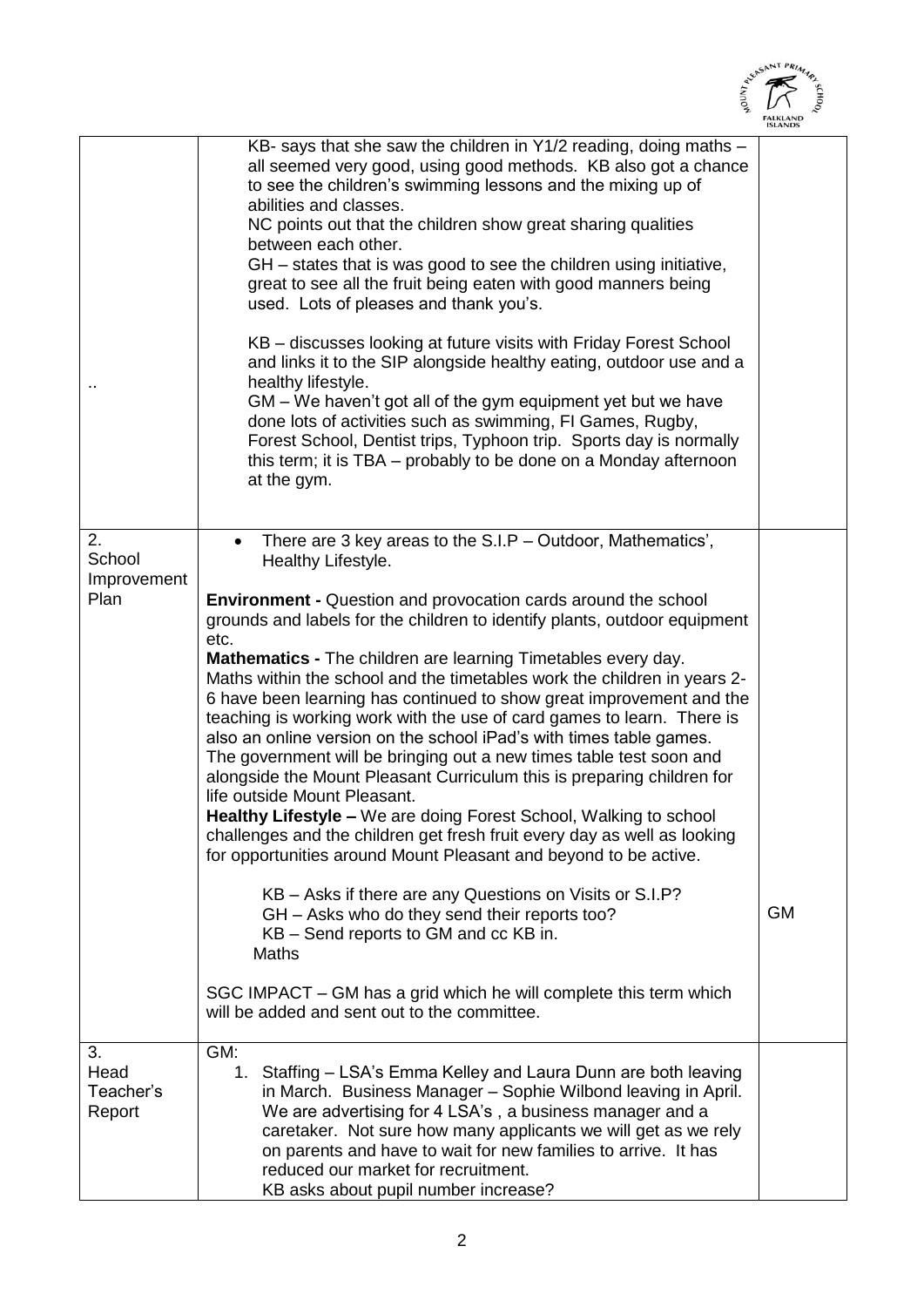

|              |                                                                                                                                                                                                                                                                                                                                                                                                                                                                                                                                                                                                                                                                                                                                                                                                                                                                                                                                                                                                                                                                                                                                                                                                                                                                                                                                                                                                                                                                                                                                | <b>ISLANDS</b> |
|--------------|--------------------------------------------------------------------------------------------------------------------------------------------------------------------------------------------------------------------------------------------------------------------------------------------------------------------------------------------------------------------------------------------------------------------------------------------------------------------------------------------------------------------------------------------------------------------------------------------------------------------------------------------------------------------------------------------------------------------------------------------------------------------------------------------------------------------------------------------------------------------------------------------------------------------------------------------------------------------------------------------------------------------------------------------------------------------------------------------------------------------------------------------------------------------------------------------------------------------------------------------------------------------------------------------------------------------------------------------------------------------------------------------------------------------------------------------------------------------------------------------------------------------------------|----------------|
|              | 55 upils on record by the beginning of summer term.<br>2. GM - one challenge that we have is insuring that the support<br>staff have the correct qualifications and DBS checks. Barred list<br>checks, safer recruitment and dual working are in place. To<br>continue and allow the staff to proceed with their qualification<br>learning we also have Teresa Buckley who visited us in January<br>for a quality insurance visit.<br>Mike Silvani is visiting on the 18 <sup>th</sup> Feb to complete observations<br>on the staff who are training to be forest school leaders.<br>It is not easy and takes a lot of time to arrange flights, dates and<br>accommodation for visitors.<br>KB – says that the Airbridge is very stretched at the moment –<br>visits may not always work out as planned.<br>3. DFE Summary - GM discusses how DFE and Ofsted decide on<br>a schools progress score in core areas. Our scores are high<br>which should deem us to be in the top 10% of schools in the<br>U.K, however, the confident levels are low due to the lack of<br>pupils here. We have 100% of children with good development.<br>4. Budget – GM explains that the FOO has been completed and<br>returned. The figure given to us is more than enough and we<br>would never be able to spend it all, however we are spending<br>correctly and using it for such things as school resources and<br>forest schools.<br>We have 320 hours of manpower allocated to us from DCYP<br>that allows us to employ support staff. |                |
|              | K.B asks if anyone has any questions.<br>J.S asks what happens to the budget if we do not spend it all.<br>GM explains that it does not roll over.                                                                                                                                                                                                                                                                                                                                                                                                                                                                                                                                                                                                                                                                                                                                                                                                                                                                                                                                                                                                                                                                                                                                                                                                                                                                                                                                                                             | <b>GM</b>      |
|              | 5. New School – GM – states that there are ongoing issues with<br>the ceiling designs and the air system and heating in the hall.<br>There are currently not enough workers to complete the work<br>needed to be one. It is very frustrating as we should have been<br>in the new school by now.                                                                                                                                                                                                                                                                                                                                                                                                                                                                                                                                                                                                                                                                                                                                                                                                                                                                                                                                                                                                                                                                                                                                                                                                                               |                |
| 1.<br>A.O.B. | 1. KB-The SGC does report and document school needs and the<br>school does need to demonstrate that this happens over time since<br>it is used for the inspections.<br>KB asks if everyone is aware that we may have a possible<br>inspection this year.<br>2. GM - Mentions safeguarding and asks the SGC members would<br>they know what to do if it occurs that a child mentions something of<br>a concern to them whilst they are on a class visit?                                                                                                                                                                                                                                                                                                                                                                                                                                                                                                                                                                                                                                                                                                                                                                                                                                                                                                                                                                                                                                                                        | <b>ALL</b>     |
|              | If this does happen; DO NOT discuss and take action straight away.<br>Ofsted will want to ask, 'how do you know the school is still good?'<br>3. GM reiterates that it is important the SGC members know the<br>school. The evidence to answer this question will come from your<br>classroom visits. So when visiting look for the evidence - does it<br>look good or is there a mismatch? You can feedback to the<br>inspector what you did and what you saw. Keep notes and be<br>prepared to discuss.                                                                                                                                                                                                                                                                                                                                                                                                                                                                                                                                                                                                                                                                                                                                                                                                                                                                                                                                                                                                                      | <b>ALL</b>     |
|              | 4. SM - Asks about term dates - Do they reflect Stanley dates?<br>GM – Answers no because the academic dates differ within the<br>schools. Stanley has longer in December as it is there summer.                                                                                                                                                                                                                                                                                                                                                                                                                                                                                                                                                                                                                                                                                                                                                                                                                                                                                                                                                                                                                                                                                                                                                                                                                                                                                                                               |                |